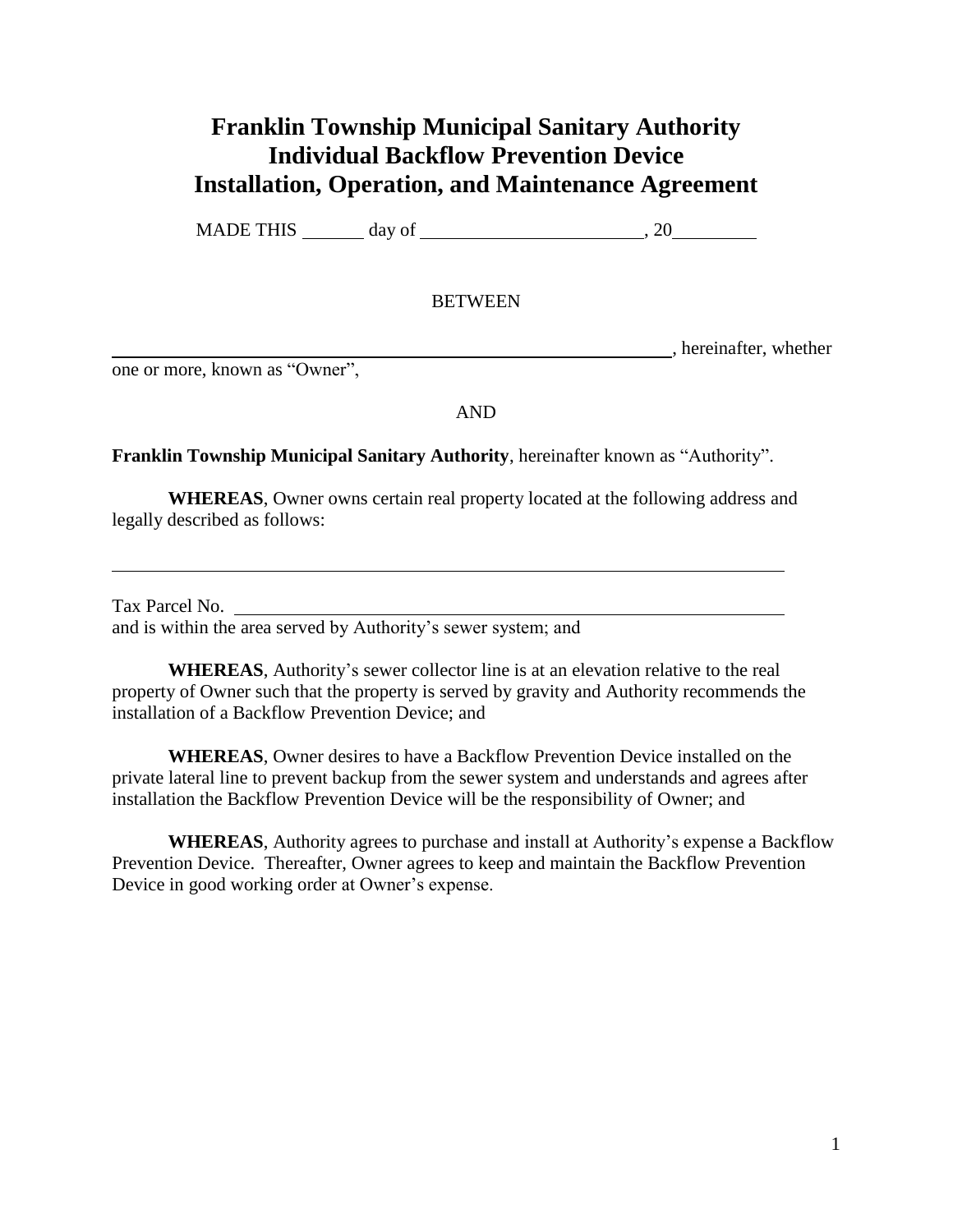**NOW THEREFORE**, the parties intending to be legally bound hereby agree as follows:

- 1. Authority shall purchase and install when recommended by Authority at Authority's sole cost and expense a Backflow Prevention Device.
- **2. After installation, the Backflow Prevention Device shall be the sole and complete responsibility of Owner. Owner shall own the Backflow Prevention Device and shall be solely responsible for its operation, maintenance, repair, and replacement. In no event shall Authority have any responsibility for the expense, operation, maintenance, repair, or replacement of the Backflow Prevention Device nor shall Authority be responsible to Owner in any manner or fashion for any claims, damages, losses or expenses of whatsoever nature or kind in any way connected with or as a result of the Backflow Prevention Device and its operation or failure to operate as intended.**

**Initials:** 

- 3. Owner shall be responsible for ensuring that full repair service capability is available on short notice.
- 4. In the event of a subsequent sale or transfer of the property, Owner and its/their/his/her heirs, successors and/or assigns shall enter into a contract requiring Owner's transferee or assignee to be bound by the terms, conditions and responsibilities set forth herein.
- 5. To the extent operation, maintenance, repair or replacement of the Backflow Prevention Device requires any activity in the public street, Owner shall comply with all applicable ordinances, rules, and regulations of the municipality in which the property is located and the Commonwealth of Pennsylvania.

This Agreement shall bind Owner and its/their/his/her heirs, successors and assigns of said property. Owner agrees to indemnify, defend, and hold harmless Authority from any and all claims by any third parties and/or governmental agencies. All duties and obligations of Owner as set forth in this Agreement shall be joint and several should there be more than one Owner.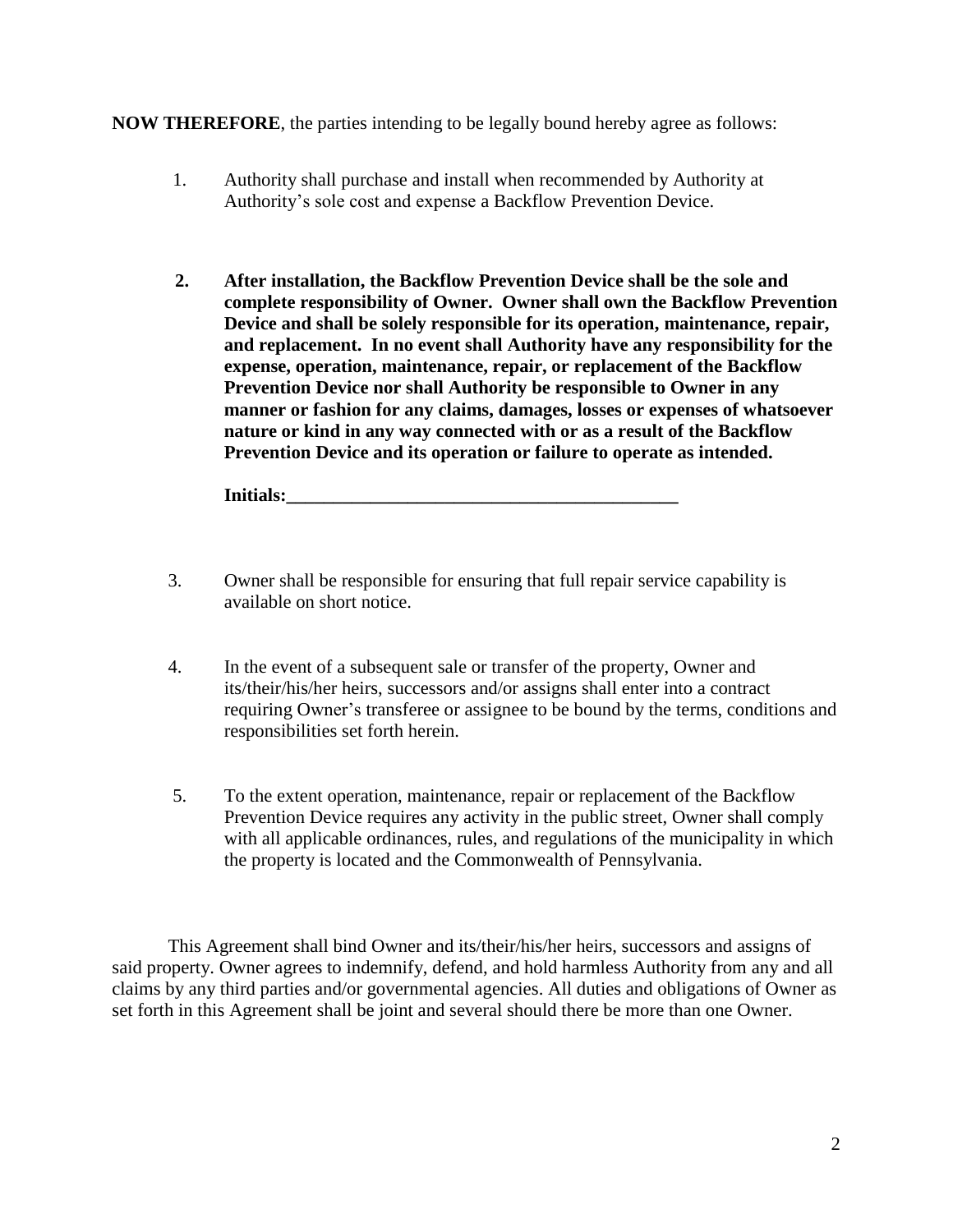**IN WITNESS WHEREOF**, with the intention of being legally bound hereby, Owner has/have executed this Agreement on the day and year first above written.

| <b>WITNESS:</b> | <b>OWNER(S):</b>                                  |
|-----------------|---------------------------------------------------|
|                 |                                                   |
|                 |                                                   |
|                 |                                                   |
|                 |                                                   |
| <b>ATTEST:</b>  | FRANKLIN TOWNSHIP MUNICIPAL<br>SANITARY AUTHORITY |
|                 |                                                   |
|                 |                                                   |
|                 | By:                                               |